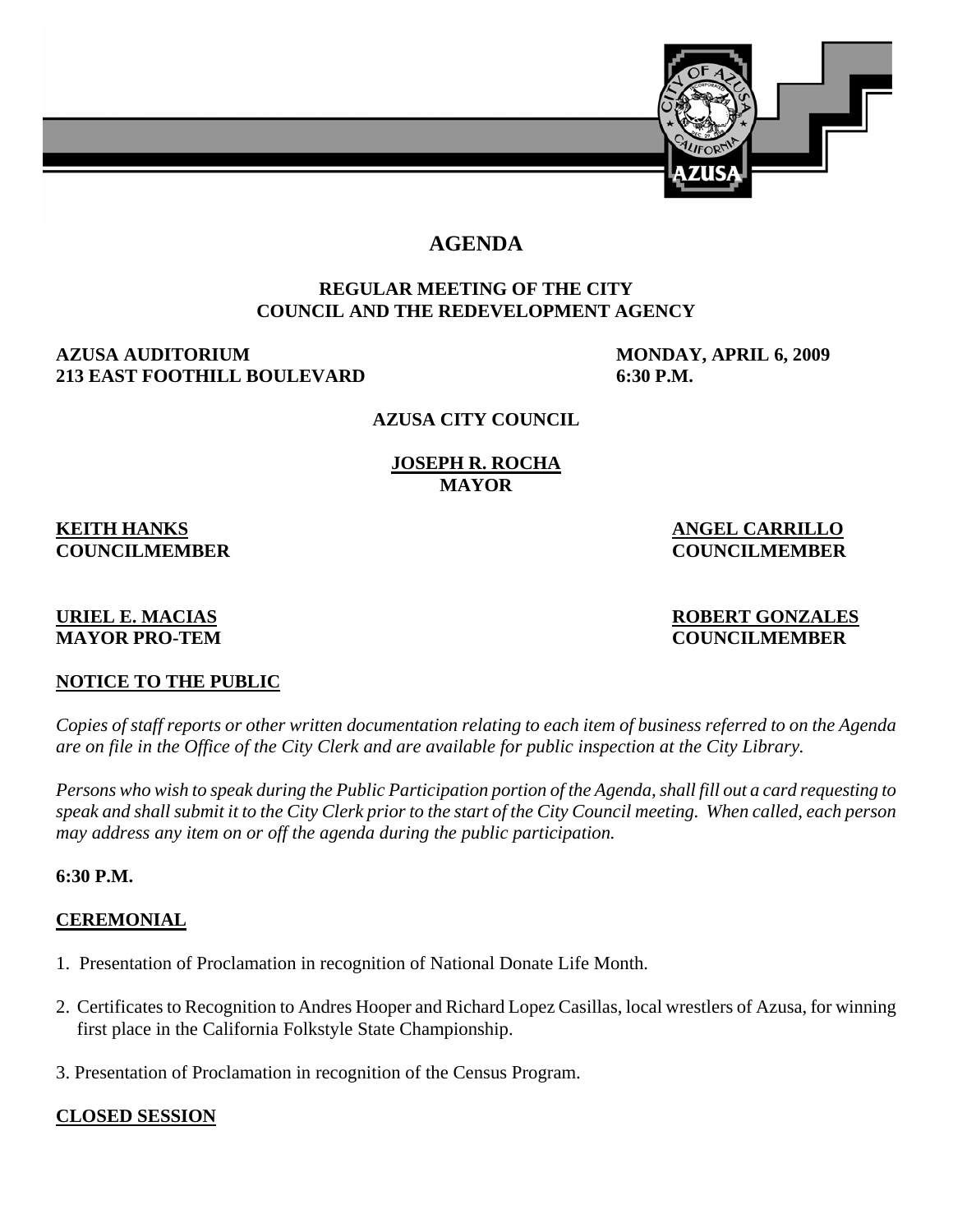# 1. **CONFERENCE WITH LEGAL COUNSEL - EXISTING LITIGATION (Gov. Code Sec. 54956.9 (a)).**

Daniel Torres v. City of Azusa, and DOES 1 through 10, Case No. CV 09-01211

2. **CONFERENCE WITH LEGAL COUNSEL – POTENTIAL LITIGATION (Gov. Code Sec. 54956.9. (c )).** Sakata Moon - One Case.

# 3. **REAL PROPERTY NEGOTIATIONS (Gov. Code Sec. 54956.8)**

| <b>Agency Negotiators:</b> | City Manager Delach and Assistant City Manager Makshanoff |
|----------------------------|-----------------------------------------------------------|
| <b>Under Negotiation:</b>  | Price and Terms of Payment                                |
|                            |                                                           |

| <b>Atlantis Gardens</b>     |                                                  |
|-----------------------------|--------------------------------------------------|
| Address:                    | 611 East Lime Street, Azusa, CA 91702            |
| <b>Negotiating Parties:</b> | <b>James Youngstrom</b>                          |
| Address:                    | 610 East 6th Street, Azusa, CA 91702             |
| <b>Negotiating Parties:</b> | Ernesto & Elena Castruita                        |
| Address:                    | 670 East 6th Street, Azusa, CA 91702             |
| <b>Negotiating Parties:</b> | Ernesto & Elena Castruita                        |
| Address:                    | 627 East Lime Street, Azusa, CA 91702            |
| <b>Negotiating Parties:</b> | <b>Augustine Juarez</b>                          |
| Address:                    | 600 East 6 <sup>th</sup> Street, Azusa, CA 91702 |
| <b>Negotiating Parties:</b> | Thang Huynh & Jenny Sau Cheung Tang              |
| Address:                    | 641 Glenfinnan Avenue, Azusa, CA 91702           |
| <b>Negotiating Parties:</b> | Gonzalo & Maricela Cruz                          |
| Address:                    | 601 North Cedarglen Drive, Azusa, CA 91702       |
| <b>Negotiating Parties:</b> | Lupe Rubio                                       |
| Address:                    | 615 North Cedarglen Drive, Azusa, CA 91702       |
| <b>Negotiating Parties:</b> | Lupe Rubio                                       |
| Address:                    | 628 North Cedarglen Drive, Azusa, CA 91702       |
| <b>Negotiating Parties:</b> | <b>Guillermo Martinez</b>                        |
| Address:                    | No Site Address<br>8608-001-001                  |
|                             |                                                  |

Negotiating Parties: Joyce C. Moline Trust

4. **CONFERENCE WITH LEGAL COUNSEL - EXISTING LITIGATION (Gov. Code Sec. 54956.9 (a)).** AJDM v. City of Azusa, et al. Los Angeles Superior Court, Case No. BS111893 and City of Azusa v. AJDM Corp. Los Angeles Superior Court, Case No. KC051862. (D-Club)

*Any person wishing to comment on any of the Closed Session items listed above may do so now.* 

# **7:30 P.M. - REGULAR MEETING OF THE CITY COUNCIL.**

- 1. Call to Order
- 2. Pledge to the Flag –
- 3. Invocation Pastor Dale Winslow of Foothill Community Church

# **04/06/09 PAGE TWO**

**A. PUBLIC PARTICIPATION**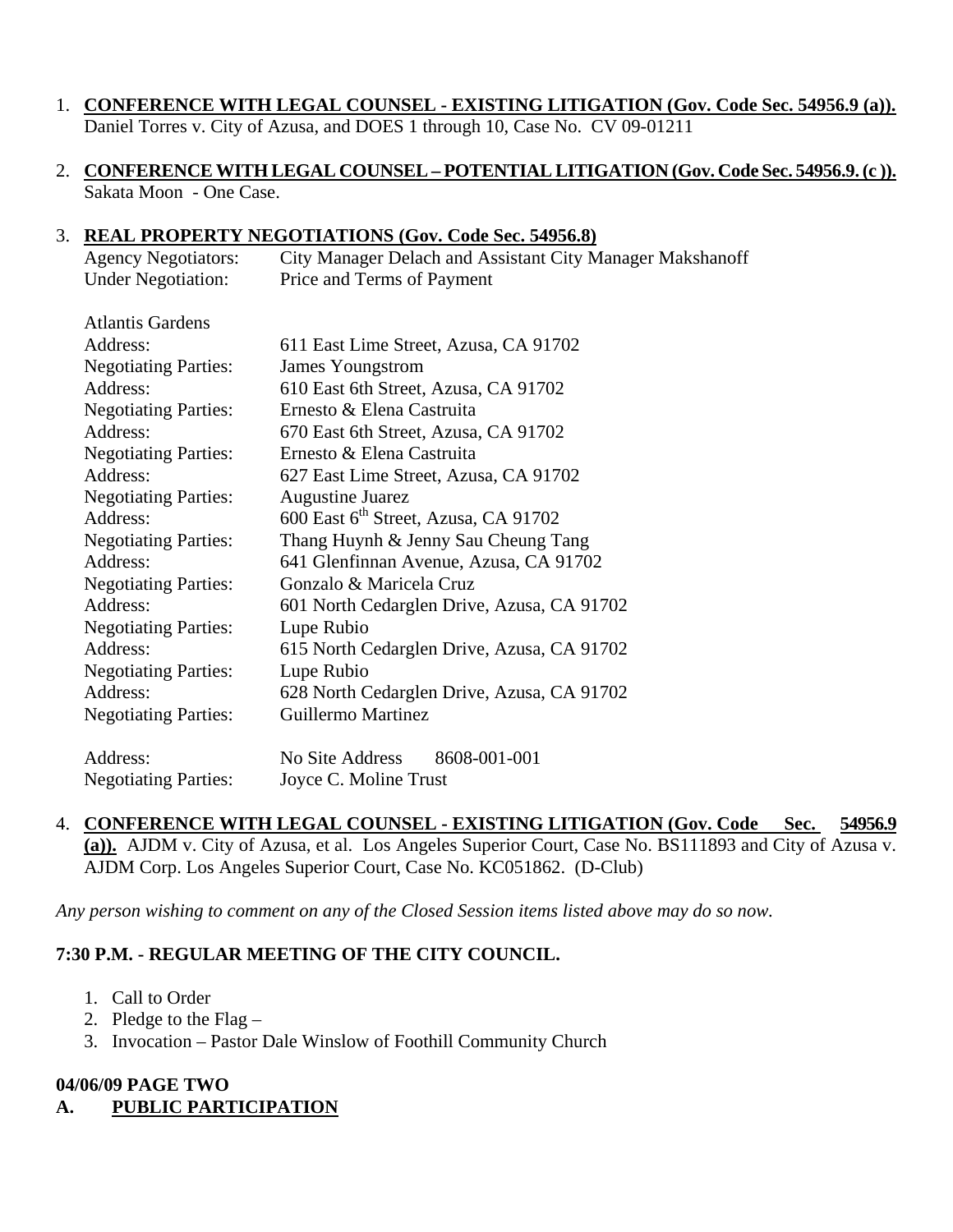*(Person/Group shall be allowed to speak without interruption up to five (5) minutes maximum time, subject to compliance with applicable meeting rules. Questions to the speaker or responses to the speaker's questions or comments shall be handled after the speaker has completed his/her comments. Public Participation will be limited to sixty (60) minutes time.)* 

#### **B. REPORTS, UPDATES, AND ANNOUNCEMENTS FROM STAFF/COUNCIL**

- 1. Mayor Rocha a. Discussion regarding security systems and associated city fees. b. Request for a proclamation for the Azusa Ministerial Association, to be presented at the May 20, Mayor's breakfast.
- 2. Mayor Pro-Tem Macias Request for a proclamation for farewell celebration of Mayor Hammond in Monrovia.
- 3. A power point presentation on Clean and Green Month to highlight programs.
- 4. Update on enforcement of temporary banner signs in the City of Azusa

# **C. SCHEDULED ITEMS**

# 1. **REPORT ON MEASURES TAKEN TO ALLEVIATE THE CONDITIONS WHICH LED TO THE ADOPTION OF URGENCY ORDINANCE 08-02 ESTABLISHING A MORATORIUM ON THE ESTABLISHMENT OF BUSINESSES OFFERING MASSAGES PENDING STUDY AND ADOPTION OF REGULATORY AND ZONING STANDARDS**

# **RECOMMENDED ACTION:**

 Accept the following: Report on measures taken to alleviate the conditions which led to the adoption of Urgency Ordinance 08-02 establishing a moratorium on the establishment of businesses offering massages pending study and adoption of regulatory and zoning standards**.** 

# **D. CONSENT CALENDAR**

*The Consent Calendar adopting the printed recommended actions will be enacted with one vote. If Councilmembers or Staff wish to address any item on the Consent Calendar individually, it will be considered under SPECIAL CALL ITEMS.* 

# 1. **APPROVAL OF THE MINUTES OF THE REGULAR MEETING OF MARCH 16, 2009.**

# **RECOMMENDED ACTION:**

Approve Minutes as written.

# **04/06/09 PAGE THREE**

2. **HUMAN RESOURCES ACTION ITEMS.**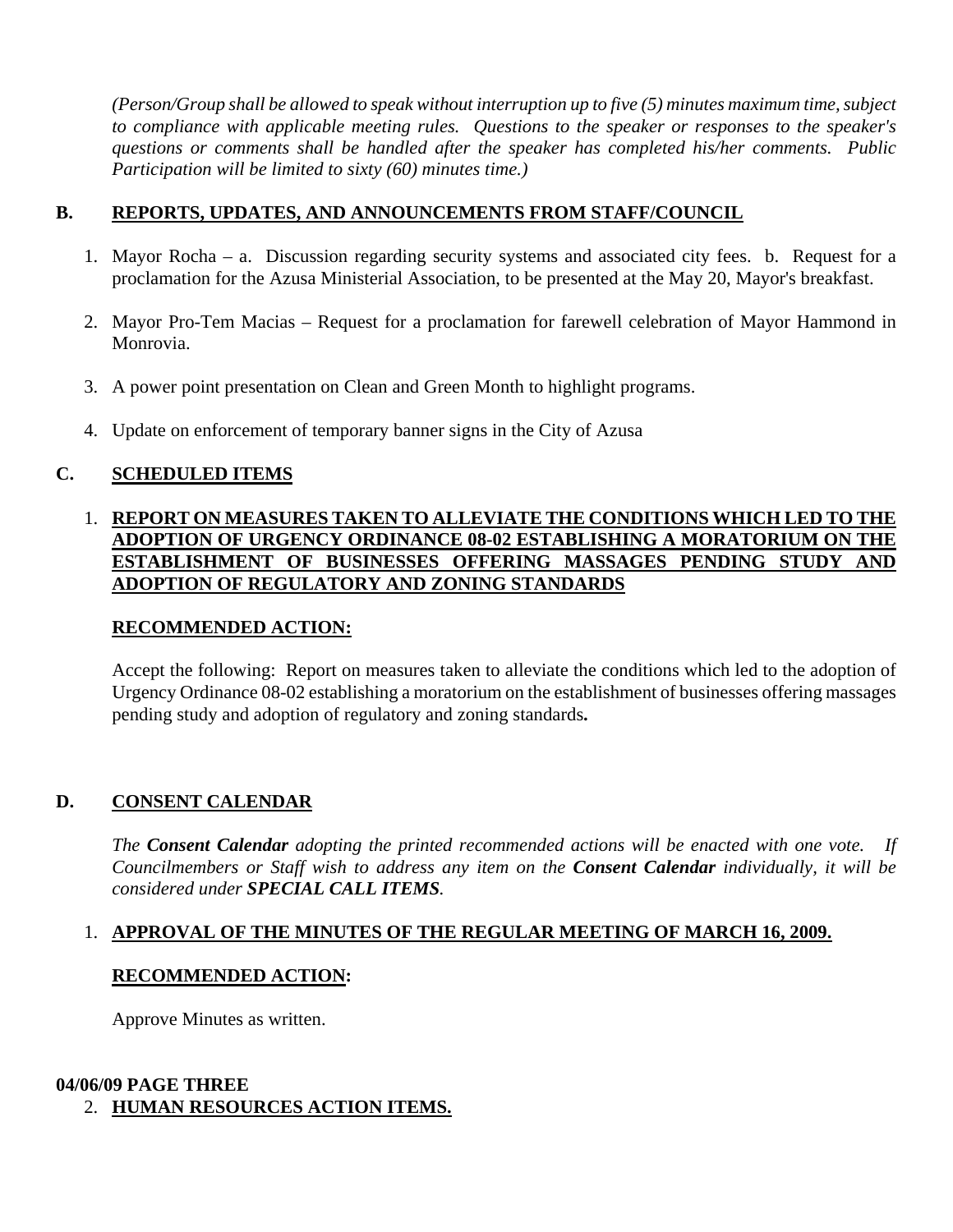# **RECOMMENDED ACTION:**

 Approve Personnel Action Requests in accordance with Section 3.3 of the City of Azusa Civil Service Rules and applicable Memorandum of Understanding(s).

# 3. **CITY TREASURER'S REPORT AS OF FEBRUARY 28, 2009**.

#### **RECOMMENDED ACTION**:

Receive and file the Report.

# 4. **PURCHASE OF HDL CODE ENFORCEMENT SOFTWARE.**

#### **RECOMMENDED ACTION:**

 Waive formal sealed bids in accordance with Azusa Municipal Code Using alternative purchasing procedures for purchases not involving public projects. Section 2-523 section B, computers: when purchasing computer software and 2-523 section C, no competitive market and approve the purchase of the HdL Code Enforcement Software module in the amount not to exceed \$39,895.00, and authorize the City Manager to execute the agreement, per municipal code section 2-526.

# 5. **APPROVAL OF PURCHASE AND INSTALLATION OF NEW SCOREBOARD AT MEMORIAL PARK NORTHWEST BALL DIAMOND.**

# **RECOMMENDED ACTION**:

 Approve the purchase and installation of a new scoreboard at the Memorial Park Northwest Ball Diamond in the amount of \$12,974.99.

# 6. **REQUEST FOR PROPOSAL FOR ON-SITE COOKING FOR THE SENIOR MEAL PROGRAM**

# **RECOMMENDED ACTION**:

 Approve the Request for Proposal for on site cooking for the Senior Meal Program, allowing implementation of the open bid procedure as required by the Los Angeles County Area on Aging to secure senior meals for 2009 - 2010.

**04/06/09 PAGE FOUR** 

# 7. **APPROVAL OF LEASE AGREEMENT WITH STATE DEPARTMENT OF GENERAL SERVICES (DGS) FOR USE OF THE MEMORIAL PARK NORTH RECREATION CENTER (NRC),**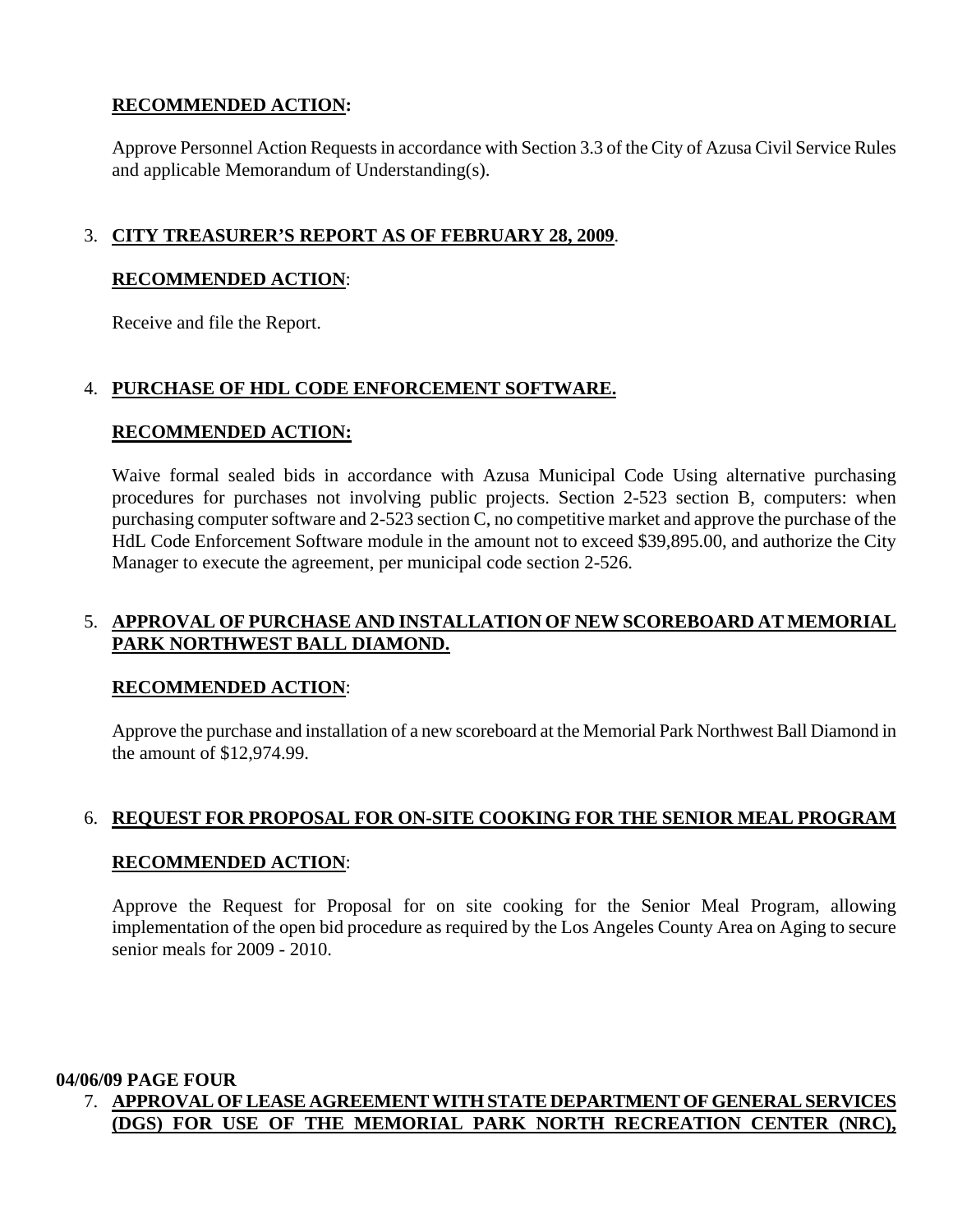# **FORMERLY THE CALIFORNIA NATIONAL GUARD ARMORY**.

# **RECOMMENDED ACTION**:

 Approve the five-year lease agreement between the City of Azusa and the State of California Department of General Services for use of the Azusa Armory and authorize the Mayor to execute the lease on behalf of the City in adopting Resolution No. 09-C28.

# 8. **PURCHASE OF CLIMATE CONTROLS AND STORAGE SYSTEM FOR COMMUNICATIONS CENTER.**

# **RECOMMENDED ACTION**

 Approve the purchase of personal climate controls for four workstations from Xybix Systems, Inc. It is further recommended the City Council approve the purchase of the climate controls based on a competitive bid process completed by the City of La Mirada where dispatch furniture was purchased for the La Mirada Community Sheriff's Station. This "piggyback" purchase is authorized by AMC Section 2-523(E) when the competitive bid process has already been completed.

# 9. **NOTICE OF COMPLETION - MEMORIAL PARK ROOF REPLACEMENT**.

# **RECOMMENDED ACTION**:

 Approve a Notice of Completion for the Memorial Park Roof Replacement Project and authorize staff to file the Notices of Completion with the Los Angeles County Clerk.

# 10. **AUTHORIZATION TO SOLICIT REQUEST FOR PROPOSALS - PAVEMENT MANAGEMENT 08-09/FOOTHILL BOULEVARD RECONSTRUCTION PHASE II.**

# **RECOMMENDED ACTION**:

 Authorize staff to solicit Request for Proposals (RFP) for Pavement Management 08-09 and Foothill Boulevard Reconstruction Phase II.

# 11. **AUTHORIZATION TO ENTER INTO PROFESSIONAL SERVICES AGREEMENT FOR PROFESSIONAL TRAFFIC ENGINEERING SERVICES.**

# **RECOMMENDED ACTION**:

 Authorize staff to enter into separate professional services agreements with KOA Corporation and Transportation & Energy Solutions, Inc. to provide general professional traffic engineering services on an as-needed basis in an amount not to exceed \$20,000.

# **04/06/09 PAGE FIVE**

# 12. **A RESOLUTION APPROVING PLANS AND SPECIFICATIONS FOR THE SAN DIMAS WASH BEN LOMOND SPREADING GROUNDS INTERCONNECTING DRAIN TO CITRUS**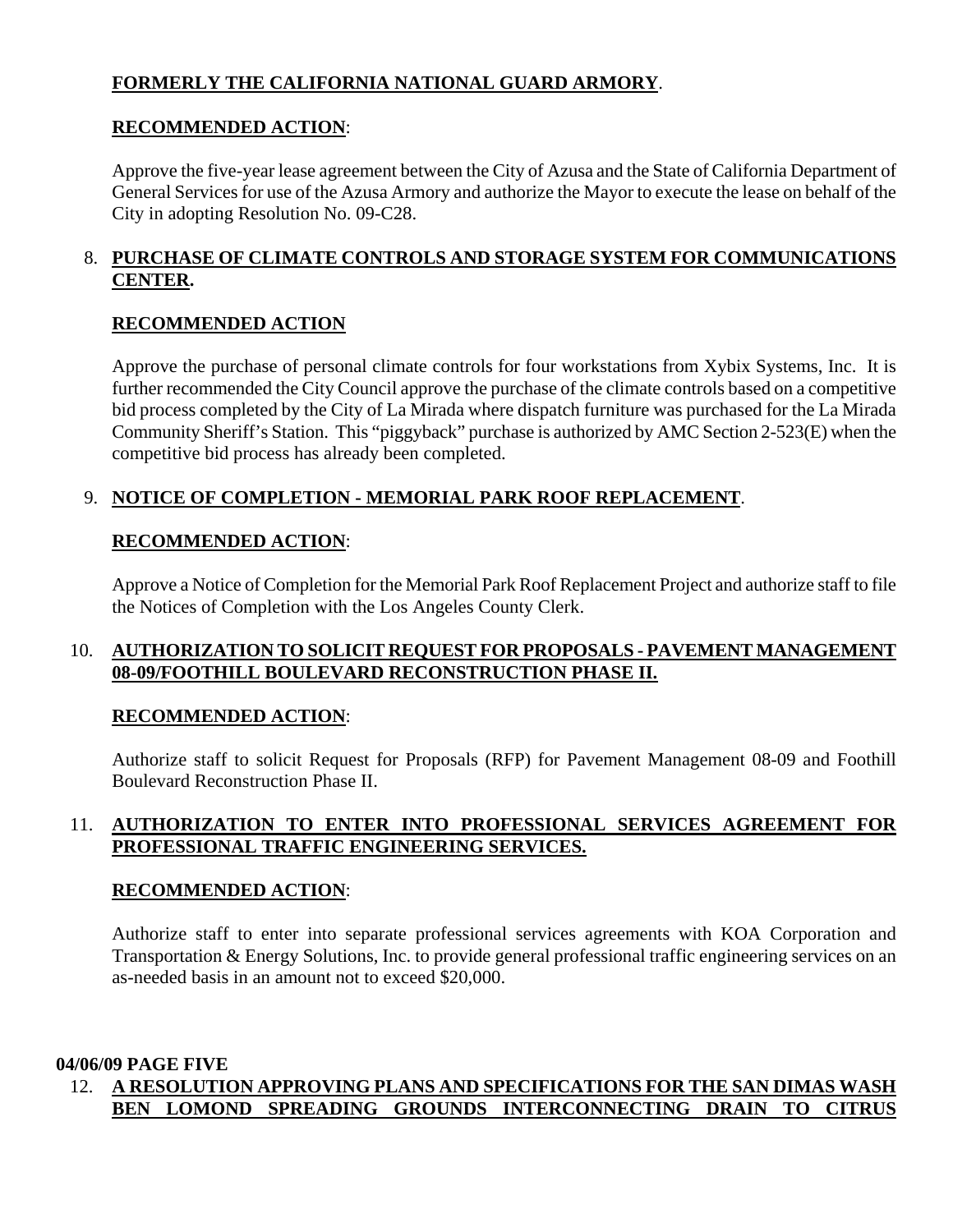# **SPREADING GROUNDS PROJECT - LOS ANGELES COUNTY FLOOD CONTROL DISTRICT (LACFCD)**.

#### **RECOMMENDED ACTION**:

 Adopt Resolution No. 09-C29, approving the plans and specification for the San Dimas Wash Ben Lomond Spreading Grounds interconnecting drain to the Citrus Spreading Grounds Project by the LACFCD.

# 13. **WARRANTS. RESOLUTION AUTHORIZING PAYMENT OF WARRANTS BY THE CITY.**

#### **RECOMMENDED ACTION:**

Adopt Resolution No. 09-C30.

# **E. AGENCY SCHEDULED ITEMS**

# 1. **PUBLIC HEARING** - **CONSIDERATION OF A FIRST AMENDMENT TO TWO COMMERCIAL LEASE AGREEMENTS FOR AGENCY OWNED PARCELS LOCATED AT 803 NORTH DALTON AVENUE, AND 826 NORTH AZUSA AVENUE**.

#### **RECOMMENDED ACTION:**

 Conduct a public hearing to receive testimony regarding proposed first amendments to lease agreements between the Agency Board and the following individuals: 1) Arthur B. and Anna M. Ramirez ("Ramirez"); and 2) Martin Habern, Teresa Habern, and Martin G. Habern, D.C. ("Habern"), for property located at: 1) 803 North Dalton Avenue, and 2) 826 North Azusa Avenue, respectively. It is further recommended that the Agency Board authorize the Executive Director to execute the First Amendment to the Commercial Lease Agreements in Exhibits "A" and "B".

# 2. **AUTHORIZATION TO RELEASE A REQUEST FOR PROPOSALS FOR REDEVELOPMENT CONSULTING AND REAL ESTATE ADVISORY SERVICES.**

# **RECOMMENDED ACTION**:

 Authorize staff to release the Request for Proposals for redevelopment consulting and real estate advisory services.

#### **04/06/09 PAGE SIX**

# 3. **CONSIDERATION OF AN EXCLUSIVE NEGOTIATION AGREEMENT WITH RICH DEVELOPMENT FOR THE NORTHEAST CORNER OF ARROW HIGHWAY AND AZUSA**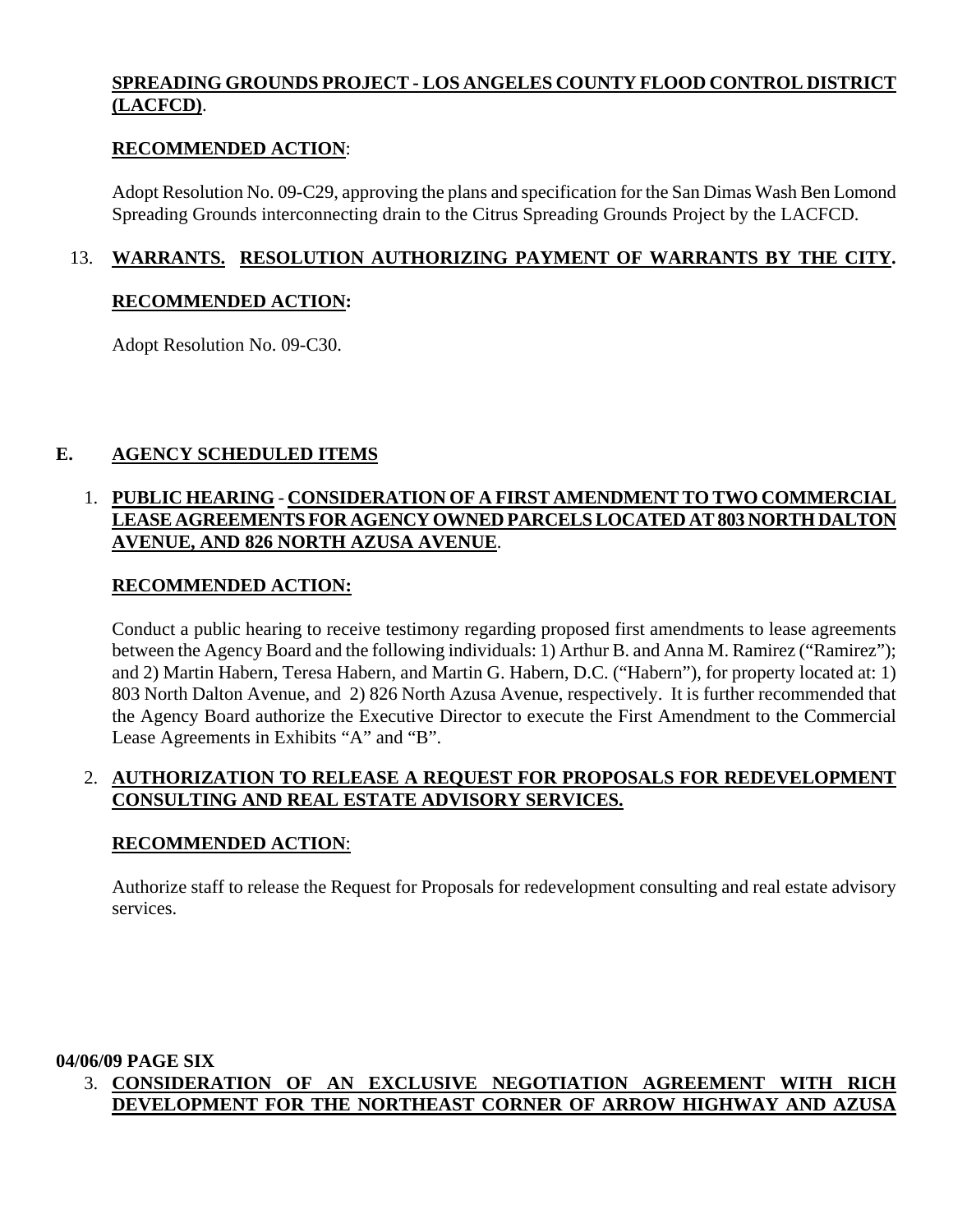# **AVENUE (17511 AND 17523 EAST ARROW HIGHWAY, APN 8621-024-017, 8621-024-001 AND APN 8621-024-002)**

# **RECOMMENDED ACTION**:

 Approve and authorize the Executive Director to execute the attached Exclusive Negotiation Agreement with Rich Development for the northeast corner of Arrow Highway and Azusa Avenue (17511 and 17525 East Arrow Highway, APN 8621-024-017, 8621-024-001 and 8621-024-002).

# 4. **INFORMAL PUBLIC HEARING** - **\$6.0M APPROPRIATION FOR FY 2008/09 FOR THE PURCHASE OF PROPERTIES FOR AFFORDABLE HOUSING PROJECTS.**

#### **RECOMMENDED ACTION:**

 Hold an informal public hearing to discuss and adopt Resolution No. 09-R17, approving appropriation of \$6,000,000 of 2008B Housing Revenue Bond proceeds for the acquisition and related costs of real property for affordable housing projects within the City.

# 5. **CONSIDERATION OF A PURCHASE AND SALE AGREEMENT FOR THE ACQUISITION OF REAL PROPERTY LOCATED AT 600 EAST SIXTH STREET (HUYNH-TANG).**

# **RECOMMENDED ACTION**:

 Authorize the Executive Director to execute a Purchase and Sale Agreement ("PSA") for the acquisition of real property located at 600 East Sixth Street (APN: 8612-001-017). Adopt Resolution No. 09-R18, approving the PSA.

# 6. **CONSIDERATION OF A PURCHASE AND SALE AGREEMENT FOR THE ACQUISITION OF REAL PROPERTY LOCATED AT 601 NORTH CEDARGLEN DRIVE (RUBIO).**

# **RECOMMENDED ACTION**:

 Authorize the Executive Director to execute a Purchase and Sale Agreement ("PSA") for the acquisition of real property located at 601 North Cedarglen Drive (APN: 8612-001-052). Adopt Resolution No. 09-R19, approving the PSA.

# 7. **CONSIDERATION OF A PURCHASE AND SALE AGREEMENT FOR THE ACQUISITION OF REAL PROPERTY LOCATED AT 615 NORTH CEDARGLEN DRIVE (RUBIO). RECOMMENDED ACTION**:

 Authorize the Executive Director to execute a Purchase and Sale Agreement ("PSA") for the acquisition of real property located at 615 North Cedarglen Drive (APN: 8612-001-064). Adopt Resolution No. 09-R20, approving the PSA.

#### **04/06/09 PAGE SEVEN**

 8. **CONSIDERATION OF A PURCHASE AND SALE AGREEMENT FOR THE ACQUISITION OF REAL PROPERTY LOCATED AT 627 EAST LIME AVENUE (JUAREZ**).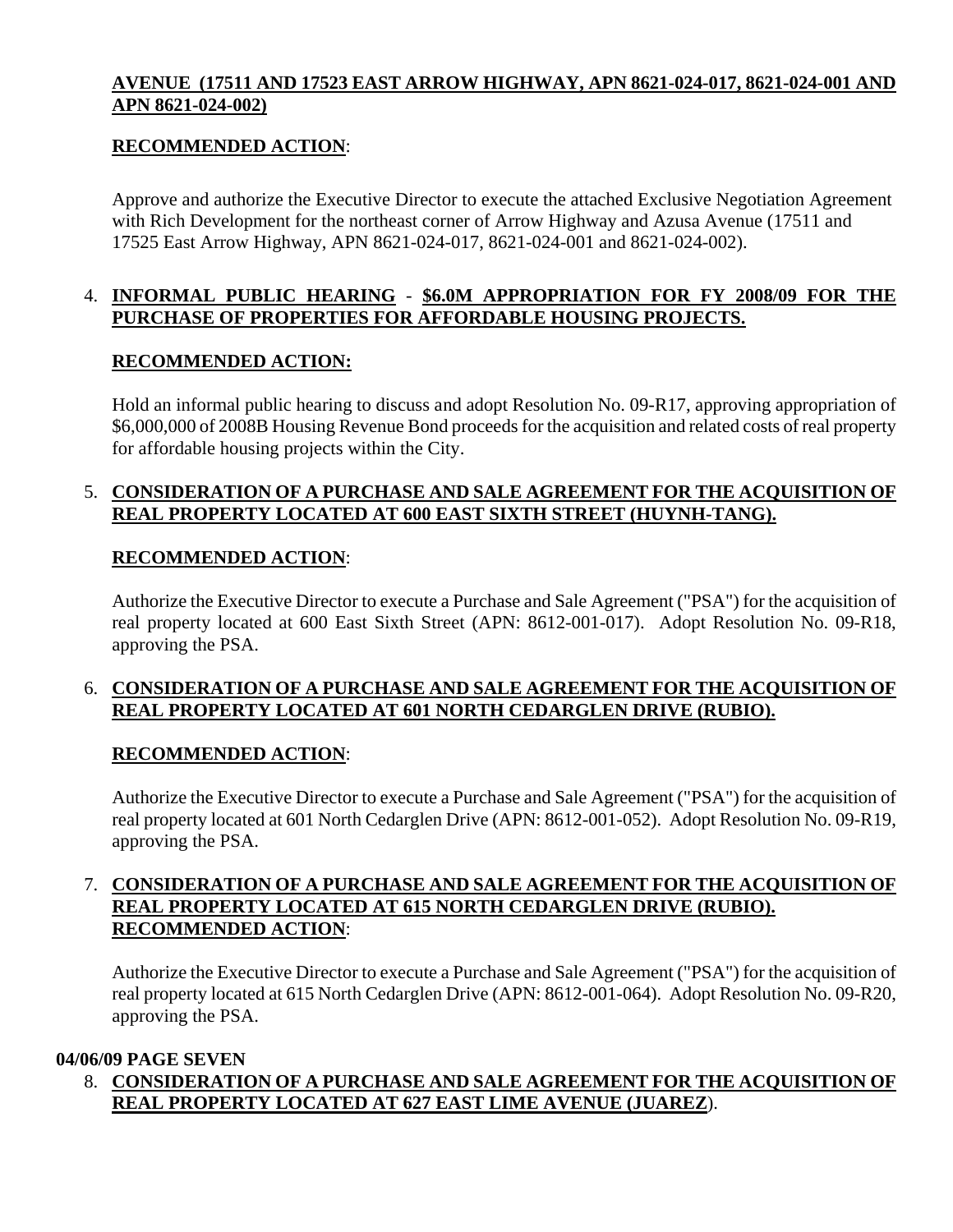# **RECOMMENDED ACTION**:

 Authorize the Executive Director to execute a Purchase and Sale Agreement ("PSA") for the acquisition of real property located at 627 North Lime Street (APN: 8612-001-039). Adopt Resolution No. 09-R21, approving the PSA.

# 9. **CONSIDERATION OF A PURCHASE AND SALE AGREEMENT FOR THE ACQUISITION OF REAL PROPERTY LOCATED AT 628 NORTH CEDARGLEN DRIVE (MARTINEZ).**

# **RECOMMENDED ACTION**:

 Authorize the Executive Director to execute a Purchase and Sale Agreement ("PSA") for the acquisition of real property located at 628 North Cedarglen Drive (APN: 8612-001-033). Adopt Resolution No. 09-R22, approving the PSA.

# 10. **CONSIDERATION OF A PURCHASE AND SALE AGREEMENT FOR THE ACQUISITION OF REAL PROPERTY LOCATED AT 641 GLENFINNAN AVENUE (CRUZ).**

# **RECOMMENDED ACTION**:

 Authorize the Executive Director to execute a Purchase and Sale Agreement ("PSA") for the acquisition of real property located at 641 Glenfinnan Avenue (APN: 8612-001-012).Adopt Resolution No. 09-R23, approving the PSA.

# **F. AGENCY CONSENT CALENDAR**

 *The Consent Calendar adopting the printed recommended actions will be enacted with one vote. If Boardmembers or Staff wish to address any item on the Consent Calendar individually, it will be considered under SPECIAL CALL ITEMS.* 

# 1. **APPROVAL OF MINUTES OF THE REGULAR MEETING OF MARCH 16, 2009.**

# **RECOMMENDED ACTION:**

Approve Minutes as written.

# **04/06/09 PAGE EIGHT**

 2. **APPROVAL OF A REQUEST FROM THE AZUSA ROTARY CLUB TO USE THE AGENCY OWNED PARKING LOT LOCATED ON ALAMEDA AVENUE AND FOOTHILL BOULEVARD TO HOST A RUMMAGE SALE**.